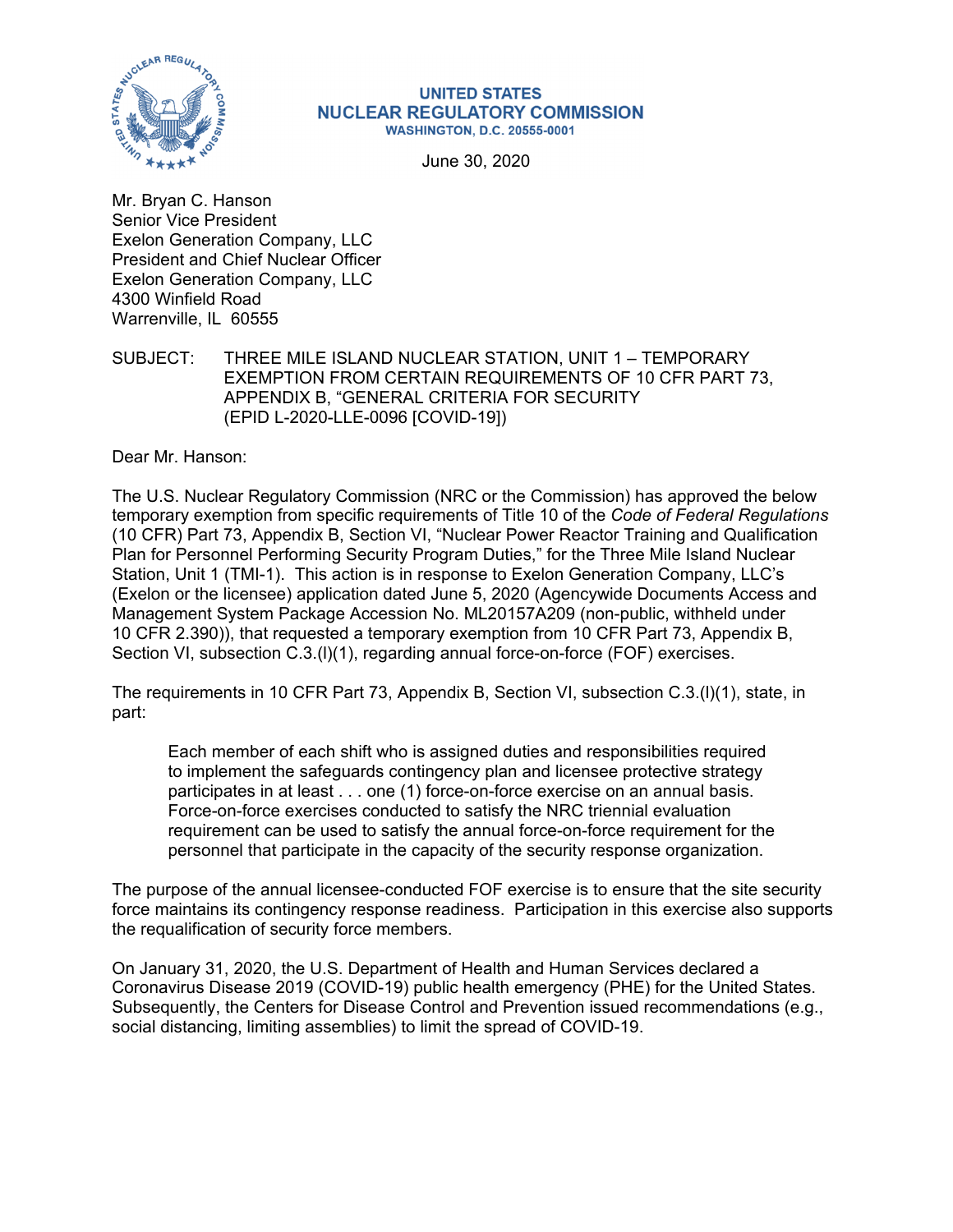B. Hanson **B.** - 2 -

Exelon's June 5, 2020, application stated the following:

- TMI-1 will continue performing the quarterly tactical response drills/exercises and is not requesting an exemption from these requirements at this time.
- This temporary exemption supports isolation restrictions (e.g., social distancing, group size limitations, self-quarantining, use of personal protective equipment, etc.) necessary to protect required site personnel in response to the 2020 COVID-19 virus. These restrictions are needed to ensure personnel are isolated from the COVID-19 virus and remain capable of maintaining plant security. TMI-1 began implementing isolation restrictions after the Governor of the Commonwealth of Pennsylvania issued a disaster declaration on March 6, 2020.
- TMI-1 will maintain a list of the names of the individuals who will not meet the requalification requirements and will include the dates of the last qualification.
- TMI-1 will ensure contingency response readiness of security personnel not participating in an annual FOF exercise by conducting a lessons-learned review of past exercise.
- TMI-1 will complete the FOF exercise, within the time period in this request, when isolation restrictions are ended.
- TMI-1 will schedule tentative dates for completing any missed annual FOF drills/exercises within the time period of this request.
- TMI-1 will begin implementing COVID-19 PHE controls for managing personnel performing security program duties upon NRC approval of its request.
- TMI-1 listed the recent annual FOF and quarterly tactical drills/exercises

This temporary exemption requested by Exelon will apply to TMI-1 security personnel who have previously demonstrated proficiency and are currently are qualified in accordance with the requirements in 10 CFR Part 73, Appendix B, Section VI. Exelon also stated that given the rigorous nature of the TMI-1 nuclear security personnel training programs, it is reasonable to conclude that security personnel will continue to maintain their proficiency even though the requalification periodicity is temporarily exceeded. Exelon further stated that TMI-1 will implement site-specific COVID-19 PHE training requalification controls noted above, consistent with those outlined in the NRC staff's April 20, 2020, letter discussing planned activities related to the requirements for 10 CFR Part 73, Appendix B, Section VI, during the PHE (ADAMS Accession No. ML20105A483). Exelon requested that the duration of the exemption be 90 days after the PHE is ended, or until December 31, 2020, whichever occurs first, consistent with the NRC staff's April 20, 2020, letter.

Pursuant to 10 CFR 73.5, "Specific exemptions," the Commission may, upon application by any interested person or upon its own initiative, grant exemptions from the requirements of 10 CFR Part 73 when the exemptions are authorized by law, will not endanger life or property or the common defense and security, and are otherwise in the public interest.

In accordance with 10 CFR 73.5, the Commission may grant an exemption from the regulations in 10 CFR Part 73 that is authorized by law. The NRC staff has reviewed the exemption request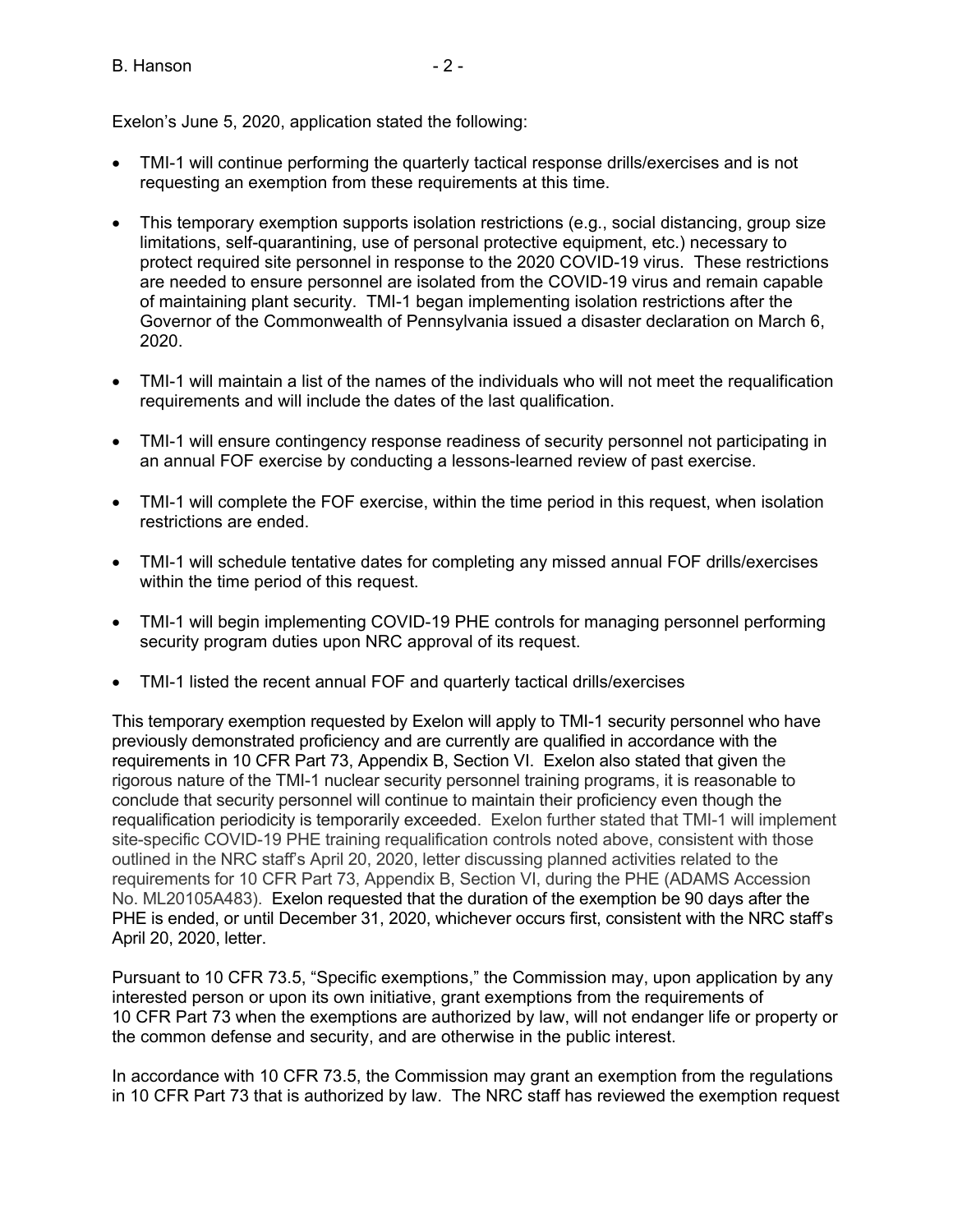and finds that granting the proposed exemption will not result in a violation of the Atomic Energy Act of 1954, as amended, or other laws. Therefore, the NRC staff finds that the exemption is authorized by law.

In accordance with 10 CFR 73.5, the Commission may grant an exemption from the regulations in 10 CFR Part 73 when the exemption will not endanger life or property or the common defense and security. This exemption will only apply to TMI-1 security personnel who are already satisfactorily qualified on the security requirements in 10 CFR Part 73, Appendix B, Section VI. Based on the limited scope of the exemption to already qualified security personnel and its review of the controls Exelon will implement for the duration of the exemption, including a "lessons-learned review of past exercise" and completing the FOF exercise within the time period in Exelon's exemption request, the NRC staff has reasonable assurance that the security force at TMI-1 will maintain its proficiency and readiness to implement the licensee's protective strategy and adequately protect the site. Therefore, the NRC staff concludes that the proposed exemption would not endanger life or property or the common defense and security.

In accordance with 10 CFR 73.5, the Commission may grant an exemption from the regulations in 10 CFR Part 73 when the exemption is in the public interest. Participation in FOF exercises places site security personnel in close proximity to one another. Such proximity has the potential to increase the likelihood of security personnel being exposed to the COVID-19 virus. The NRC staff finds that the temporary exemption from the annual licensee-conducted FOF requirement in 10 CFR Part 73, Appendix B, Section VI, subsection C.3.(l)(1), would facilitate the licensee's efforts to maintain a healthy workforce capable of operating the plant safely and implementing the site's protective strategy by isolating security personnel from potential exposure to the COVID-19 virus. The NRC staff concludes that granting the temporary exemption is in the public interest because it allows the licensee to maintain the required security posture at TMI-1, while enabling the facility to continue to complete decommissioning activities.

# **Environmental Considerations**

The NRC staff's approval of this exemption request is categorically excluded under 10 CFR 51.22(c)(25)(vi)(E), and there are no special circumstances present that would preclude reliance on this exclusion. The NRC staff determined that this action applies to granting of an exemption from requirements relating to education, training, experience, qualification, requalification, or other employment suitability requirements. The NRC staff has determined that approval of this exemption request involves no significant hazards consideration because it does not authorize any physical changes to the facility or any of its safety systems, nor does it change any of the assumptions or limits used in the facility licensee's safety analyses or introduce any new failure modes. There is no significant change in the types or significant increase in the amounts of any effluents that may be released offsite because this exemption does not affect any effluent release limits as provided in the facility licensee's technical specifications or by the regulations in 10 CFR Part 20, "Standards for protection against radiation." There is no significant increase in individual or cumulative public or occupational radiation exposure because this exemption does not affect limits on the release of any radioactive material or the limits provided in 10 CFR Part 20 for radiation exposure to workers or members of the public. There is no significant construction impact because this exemption does not involve any change to a construction permit and no significant increase in the potential for or consequences from radiological accidents because this exemption does not alter any of the assumptions or limits in the licensee's safety analysis. In addition, the NRC staff determined that there would be no significant impacts to biota, water resources, historic properties, cultural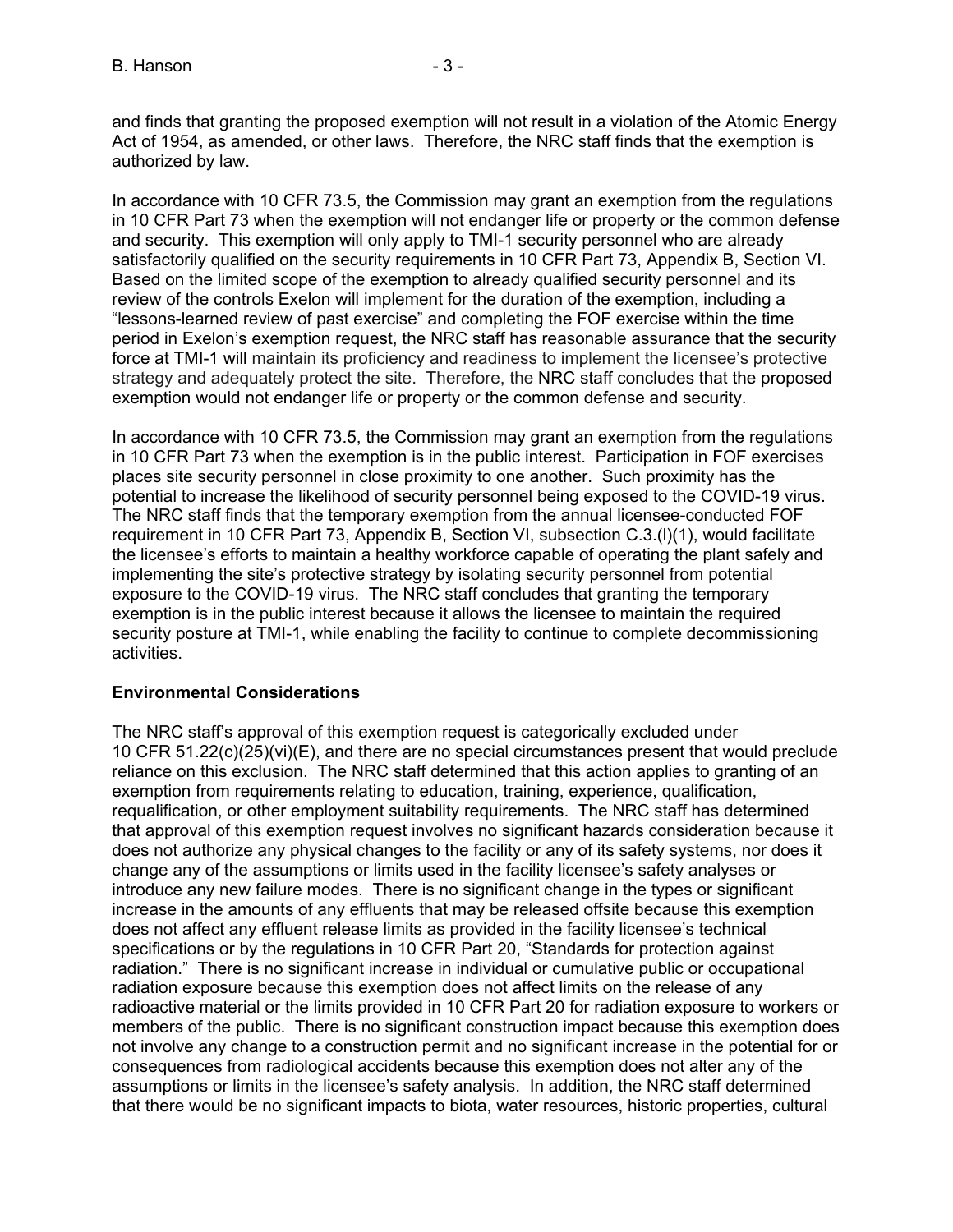resources, or socioeconomic conditions in the region. Therefore, pursuant to 10 CFR 51.22(b), no environmental impact statement or environmental assessment need be prepared in connection with the approval of this exemption request.

## **Conclusions**

Accordingly, the NRC has determined that pursuant to 10 CFR 73.5, the exemption is authorized by law, will not endanger life or property or the common defense and security, and is otherwise in the public interest. Therefore, the Commission hereby grants Exelon's request to temporarily exempt TMI-1 from the requirement for the annual FOF exercise in 10 CFR Part 73, Appendix B, Section VI, subsection C.3.(l)(1). This exemption expires 90 days after the end of the PHE, or December 31, 2020, whichever occurs first.

If you have any questions, please contact the TMI-1 project manager, Justin Poole, at 301-415-2048 or Justin.Poole@nrc.gov.

Sincerely,

Craig G. **Erlanger** 

Digitally signed by Craig G. Erlanger Date: 2020.06.30 12:32:28 -04'00'

Craig G. Erlanger, Director Division of Operating Reactor Licensing Office of Nuclear Reactor Regulation

Docket No. 50-289

cc: Listserv